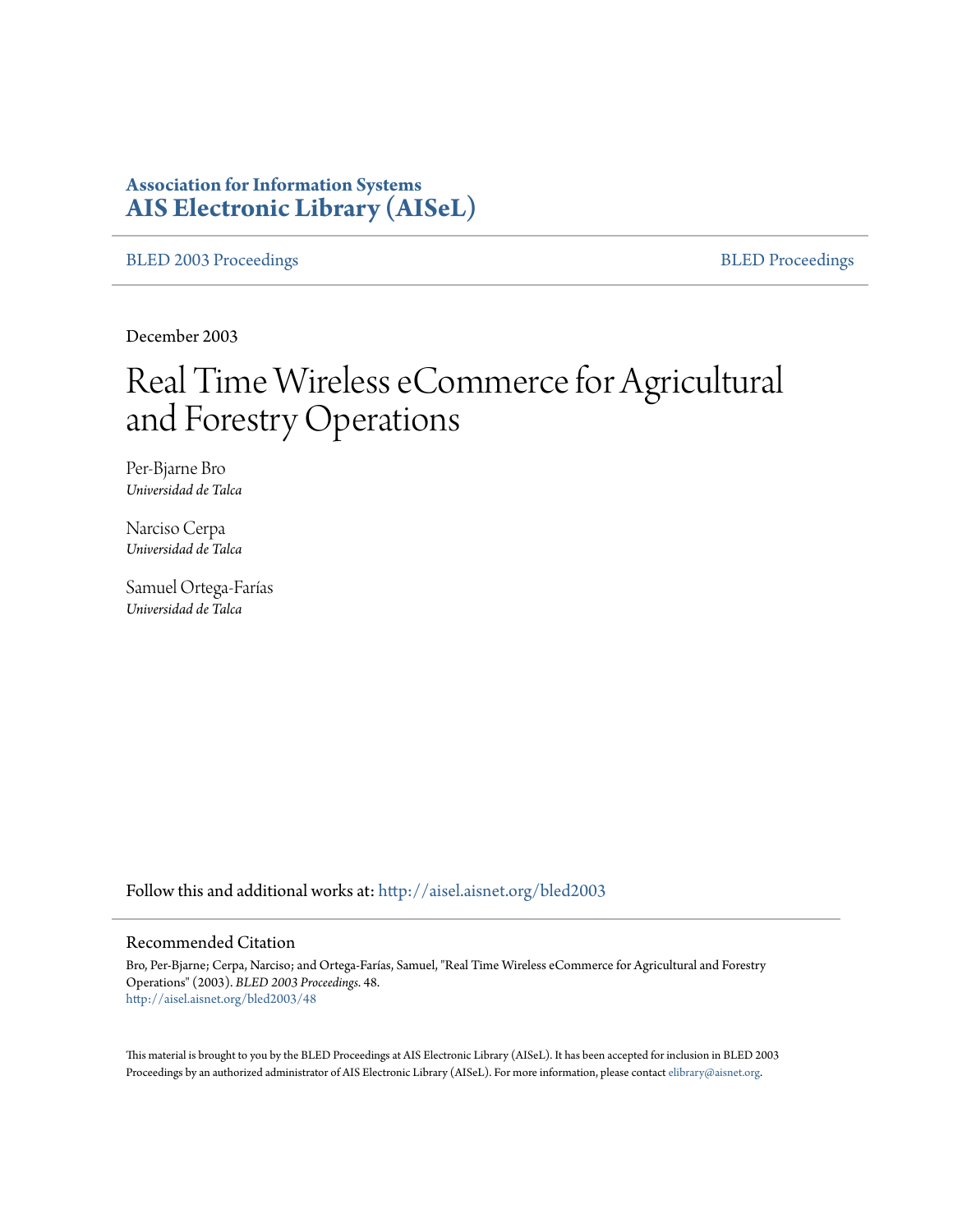## **16th Bled eCommerce Conference**

#### **eTransformation**

Bled, Slovenia, June 9 - 11, 2003

# **Real Time Wireless eCommerce for Agricultural and Forestry Operations**

**Per Bjarne Bro, Narciso Cerpa, Samuel Ortega-Farías** 

Universidad de Talca, Curicó, Chile PBro@Utalca.cl, NCerpa@Utalca.cl, SOrtega@Utalca.cl

#### **Abstract**

*This paper describes an application of real time data capture and wireless transmission of meteorological data used by agricultural administrators to support operational decisions such as irrigation scheduling and pesticide application. Forestry companies need such information for managing operations during the fire season. The system architecture based on distributed wireless data communication using cell phone components is selected as the required interface and software drivers are implemented to connect different brands of meteorological data stations with a GSM cell phone and thereby insulate the variations in technology, transmission and storage schemes from the overlying database and application software layers.* 

#### **1. Introduction**

The fundamental objective of the paper is to describe the conceptual basis and practical implementation of the interfaces developed to incorporate a variety of automatic weather stations into a homogeneous network serving agricultural and forestry end users in South Central Chile. The need for this work arose in response to the realization that the returns from the investment in automatic weather stations that had been made over previous years could be greatly improved with a relatively small additional effort in inter-institutional coordination and technical development. This paper focuses on the technical and architectural approaches used to homogenize the data capture and communication. The data storage and administration aspects are not covered in this paper.

### **2. General Background**

Meteorological information is an important tool for agricultural and forestry management; processing of meteorological data and sale of the derived information is a commercial activity that has bloomed in the past decade. With adequate weather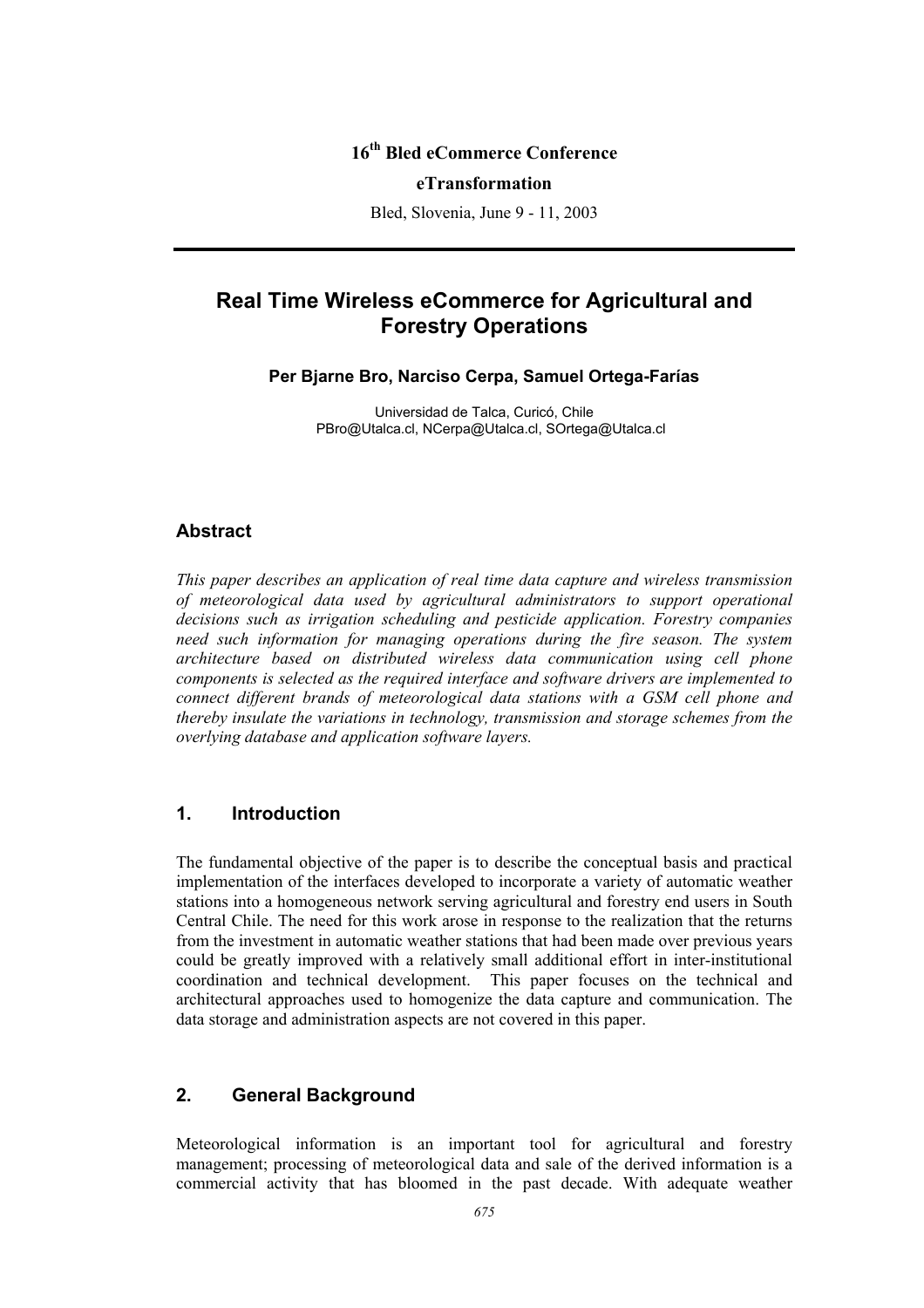information a farm administrator can significantly reduce the pesticide applications needed to maintain production quality as well as lowering operational costs (LaTorre, 1972; LaTorre et al 1987; Gleason et al., 1995). These benefits plus the advent of small and inexpensive embedded microcomputers in the late 1970's gave rise to the commercialization of automatic meteorological stations oriented toward farm administration (Jones et al, 1980). These specialized units are automated weather stations programmed with models of fungal or pest growth: models which use the weather data as input and as output give the risk of infection.

Before the advent of electronic commerce, a farm manager would install a station at a representative point in the farm then periodically go out to the station to check out the recorded data and forecast of the risk of infection. The infection forecast would assist him to decide whether or not to prepare his equipment and workers for pesticide application. Since the infection forecast is likely to be valid over a wide zone, a careful agricultural chemicals dealer would be able to adjust his inventory by estimating the demand for pesticide by the local farm managers.

The next generation of equipment included communications capabilities for downloading recorded data directly to a personal computer or using a telephone modem link (Brock, 1993) and radio telemetry systems were developed in which a set of stations were programmed to form part of a network and to cooperate in transmitting and relaying information to a central server. As a parallel development small embedded Web servers were used for environmental monitoring, usually connecting to Internet via the point-topoint protocol or Ethernet. Most recently cellular phones have been incorporated into the data communications link.

Using the electronic commerce paradigm the farm manager can have access to agrometereological data and information through web-based services, which not only are more convenient, but also far more complete. However, these services require of uniform and modern technology, which is not always possible given the infrastructure available.

The current status of installed systems in the agricultural and forestry industries includes a variety of technologies and approaches, running from manually operated stations where an observer writes down measured values on paper, to fully automated networks with Web enabled access. A major problem confronting a regional meteorological systems integrator is the variety of technologies, proprietary protocols and data formats that need to be incorporated into the data administration service. The end user of the data, for example an agronomist or meteorologist, has no interest whatsoever in data representation formats, run length encoded compression algorithms or relational data base structures. The systems integrator is responsible for hiding these esoteric concerns from the end user and delivering data in an easily understood and manageable format.

The study area stretches from the Andes Mountains down across the Central Valley of Chile and includes the Coastal Mountain Range down to the Pacific Ocean (See Figure 1)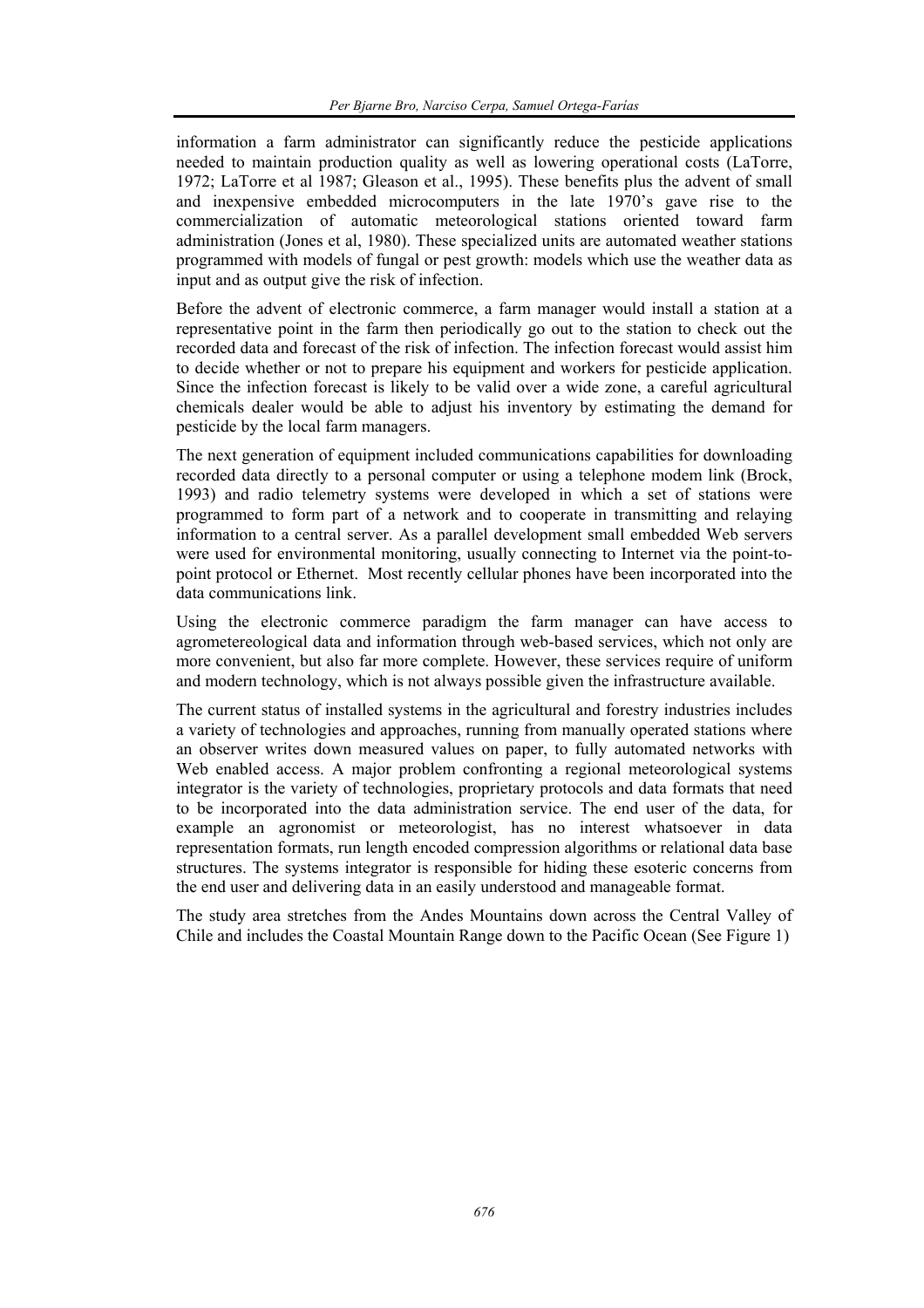

*Figure 1: Map of Central Valley of Chile* 

The distance from the Andes to the Pacific in the region is about 300km. Aside from the urban and industrial centers at Concepción, Santiago and Temuco, the region has a rural economy based on forestry and agriculture. The major products are fruit (apples, raspberries, pears), grains (wheat, corn, oats), lumber, cellulose and paper.

In order to maintain operational efficiency, protect raw materials and serve the local population, forestry companies, agricultural industries and government agencies have acquired several dozen automatic weather stations over recent years. A partial listing is included in Table 1.

| <b>Institution</b> | Location        | <b>Type</b> |
|--------------------|-----------------|-------------|
| <b>INIA</b>        | Sta. Rosa Cato  | Delta-T     |
| <b>INIA</b>        | Portezuelo      | Delta-T     |
| <b>INIA</b>        | Cañete          | Delta-T     |
| <b>INIA</b>        | Cauquenes       | Delta-T     |
| <b>INIA</b>        | San Pedro       | Hogg        |
| <b>INIA</b>        | Humán           | Delta-T     |
| <b>INIA</b>        | San José Ninhue | Campbell    |
| <b>INIA</b>        | Renaico         | Li-Cor      |
| <b>CONAF</b>       | Coihueco        | Didcot      |
| U. de Concepción   | Buli            | Delta-T     |
| U. de Concepción   | Chillán         | Delta-T     |

*Table 1: Listing of Weather Stations*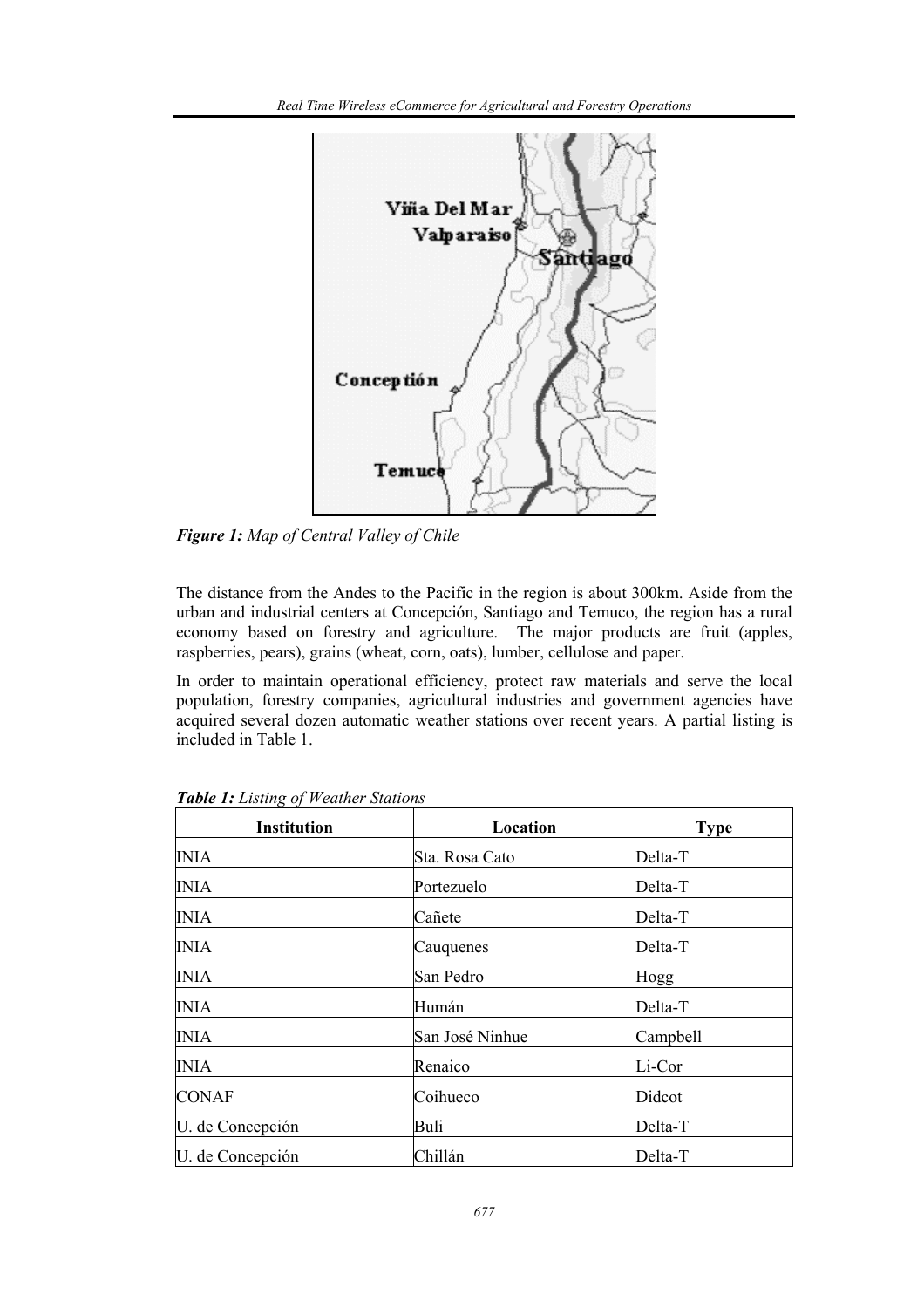| <b>Institution</b> | Location             | <b>Type</b> |
|--------------------|----------------------|-------------|
| $EULA$ (U de C)    | Talcahuano           | Campbell    |
| $EULA$ (U de C)    | Talcahuano           | Delta-T     |
| Mill.F. Chile      | Dadminco San Nicolás | Delta-T     |
| Cementos BioBio    | Casablanca           | Delta-T     |
| <b>FRISAC</b>      | San Carlos           | Delta-T     |
| Mininco SA         | Coronel              | Davis       |
| Mininco SA         | Talcamávida          | Davis       |
| Minico SA          | Nacimiento           | Davis       |
| Mininco SA         | Mulchén              | Davis       |
| Mininco SA         | Cabrero              | Davis       |
| Mininco SA         | Los Álamos           | Davis       |
| Mininco SA         | Tirua                | Davis       |
| Mininco SA         | Lanalhue             | Davis       |
| Mininco SA         | Laurel               | Davis       |

*Per Bjarne Bro, Narciso Cerpa, Samuel Ortega-Farías* 

As might be expected these stations are from different suppliers and with completely different hardware and software. Due to the lack of inter-institutional communication and coordination, there is significant overlap between meteorological coverage in some areas while no coverage is available in others. In addition many stations are incompatible. The National Agricultural Research Institute (INIA) in collaboration with the University of Talca (UTalca) and the Regional Office of the Forestry Corporation (CORMA) undertook to organize the private and public actors involved to take advantage of the investment and to improve public access to the data and information (Acuña, 2002). Administrators at the INIA expect to be able to include up to 500 stations in the network during the next few years.

## **3. System Requirements**

Weather station locations, data communication modes, degree of processing and data storage formats are designed in order to fulfill the requirements of agricultural and forestry management users. Station location is highly influenced by the distribution of existing stations, local infrastructure and access as well as specific end user needs. This paper illustrates the more general principles used and the experience gained in the configuration of the station network, and the communications with e-commerce system, in order to assist in future implementations. The network and e-commerce applications need to respond to both agricultural and forestry users with differing information needs.

The basic forestry requirement is for forest fire prevention. When the risk of a fire is high, the logging companies must restrict operations in the woods, since fires are generally associated with human activity. Fire risk models use temperature and wind as basic meteorological parameters as well as cover and terrain descriptors. During high risk days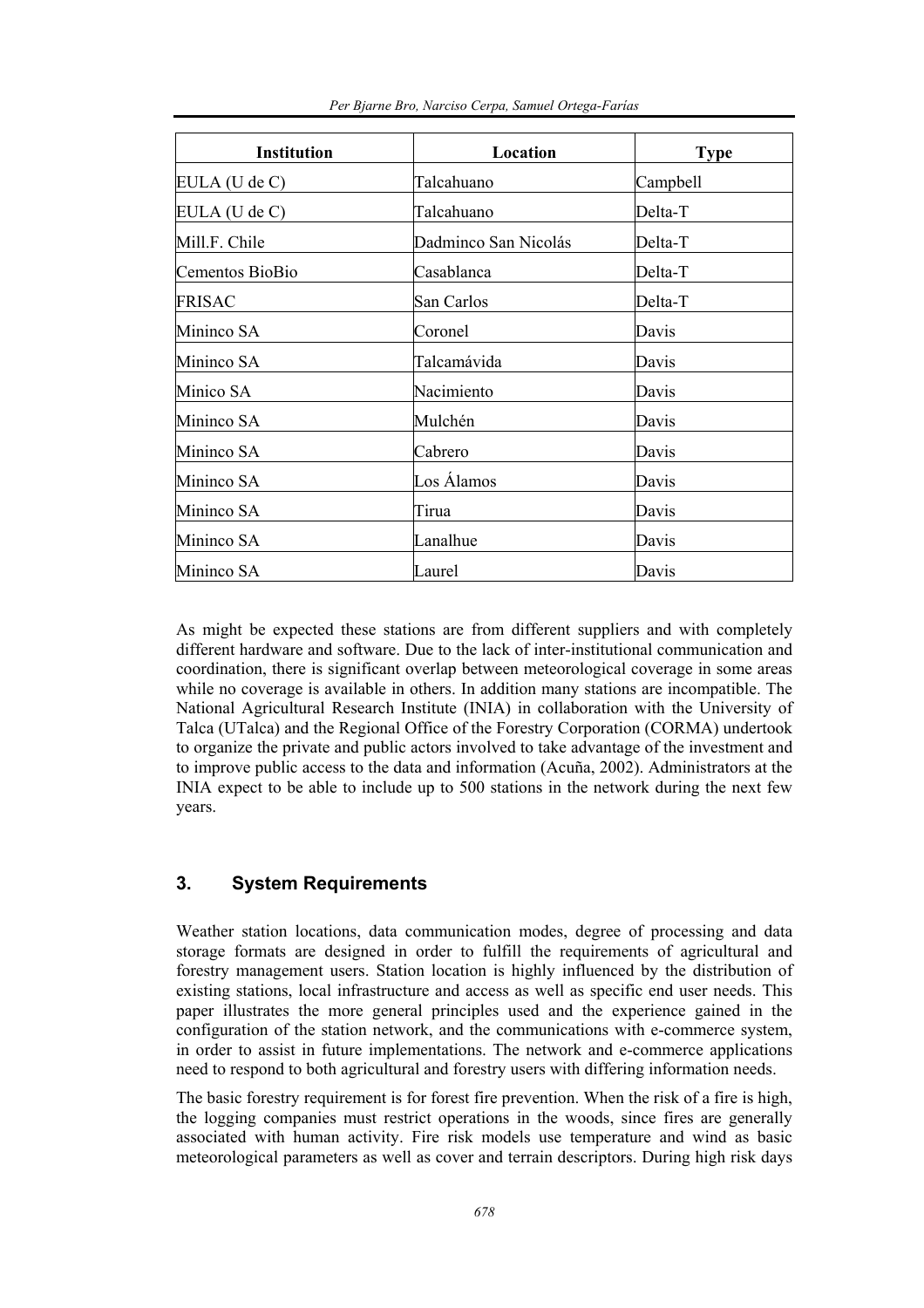meteorological information is required on an hourly basis, and occasionally more frequently and is not aggregated into averages or sums.

The agricultural end user requires information for irrigation scheduling, pesticide application and operations programming. The basic data needed include temperatures of soil and air, relative humidity, wind, precipitation and solar radiation and this data will be averaged or accumulated hourly, daily and monthly. Based on this basic data other parameters will be calculated and stored such as degree-days, evapotranspiration and cold-hours. Predictions of fungal growth and freeze are also calculated. The end user will need hourly access to these forecasts and at some times will want to update the forecasts every 15 minutes. In off-peak periods the need for data access is more likely to be on a daily basis. During these times, the data can be stored at the station until it is uploaded at the end of the day. The most significant user requirement is the wide geographical coverage necessary, and the location of stations in remote points. The agricultural users need stations in the cultivated area, where public infrastructure such as roads, power and telephones exist, however the forestry folk need data from the woods and mountains far off the beaten track.



*Figure 2: Conceptual Schema Describing the System*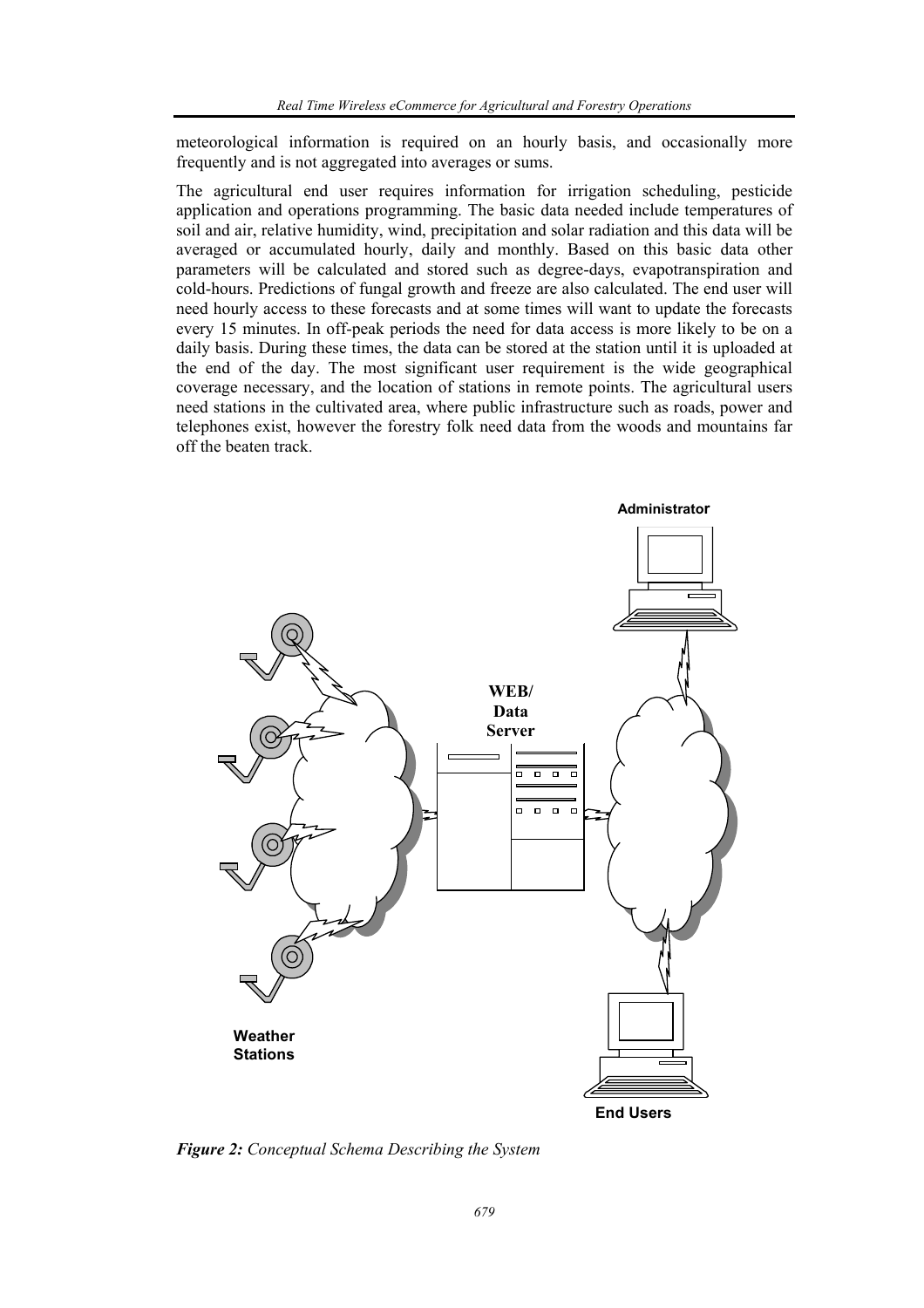The volume of data to be stored is estimated by assuming that every 15 minutes each station records 100 bytes so that on a yearly basis each station will need approximately 3.5Mbytes of storage for raw data without indices. Assuming 100 stations for the network of this application, the yearly storage requirements will be over 350Mbytes.

The user requirements imply that relatively little data must be communicated, in comparison with modern multimedia systems and typical Internet connections, and that this data need be transmitted between once daily up to 96 times daily, hourly communication being a typical mode. The need for direct access to the stations is a very rare event. As a consequence the communications infrastructure does not need to reflect a permanent connection, but can be periodic reflecting the specific user requirement. Note that the frequency of communication is dependant on the time of year, the fire hazard and climatic conditions and so the access must be programmed to fit the varying needs of the end users. Figure 2 shows conceptual schema describing the system.

## **4. Methodology**

The work performed to develop a solution for the meteorological network administrators included the following steps, not necessarily in precisely sequential order:

- 1. System requirements were specified with regards to types of data needed by the end users, data capture frequency, query frequency and communications reliability.
- 2. Technical, human resources, budgetary and time restraints were analysed as a means of guiding the feasibility of the proposed solutions. The prime technical restriction was the limitation on communications due to the highly dispersed rural locations of the data capture stations.
- 3. Determination of availability of system components in the reduced national marketplace.
- 4. Database and data access software design

# **5. Implementation**

The fundamental concept for the implementation of the communication interface was to include a microcomputer between the automatic meteorological station and the cell phone. This can lead to the ironic situation in which the interface microcomputer might well have more computing power than the station itself. The justification for this design choice was the homogenization of the data stream and application protocols at the lowest level possible and as a consequence to reduce the project dependence on specific communications hardware.

The major problem with integrating different stations into one unified network is the proprietary interface software with which each station communicates data to the user's PC. In some cases not only the communications protocols are proprietary and unavailable to the public, in addition the data storage formats are reserved. In some cases the user cannot remotely activate data transfer; as a consequence data must be stored at the station site with the possibility of generating or receiving a data transfer request to or from the central server.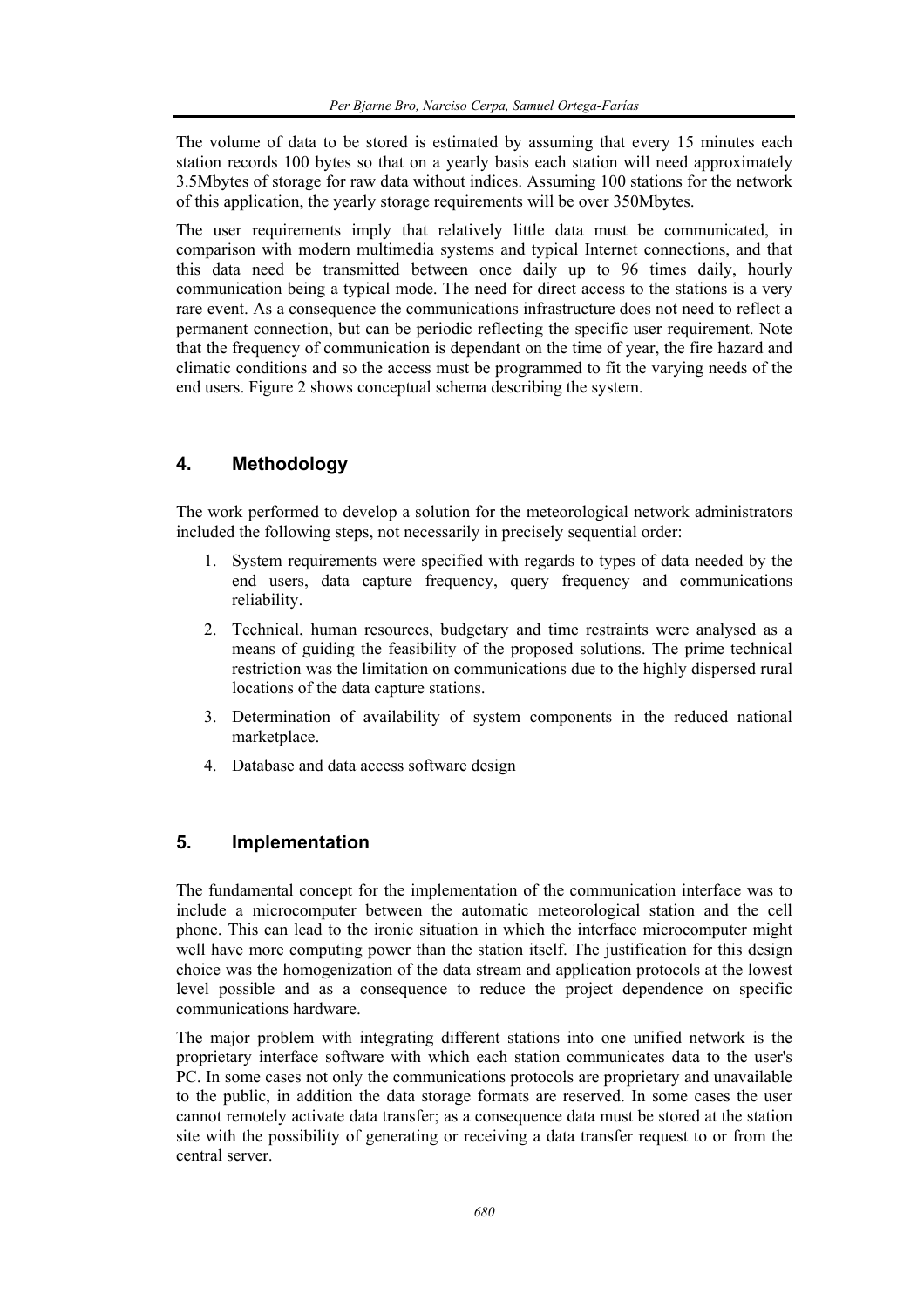|  |  |  | Table 2: Wireless Protocols per OSI Layer |
|--|--|--|-------------------------------------------|
|--|--|--|-------------------------------------------|

| <b>Wireless Protocol</b>                                                                                                             | <b>OSI Protocol Layer</b> |
|--------------------------------------------------------------------------------------------------------------------------------------|---------------------------|
| Phone specific protocol for (in this case, the 6110 model<br>family includes the 5190)                                               | Physical layer            |
| Radio link protocols                                                                                                                 |                           |
| GSM data link protocol provides connectivity for data transfer Data link<br>to the cell phone company control computers.             |                           |
| Virtual modem protocol. Since the purpose is to create a<br>flexible and transparent link, a Hayes modem is emulated in<br>software. |                           |
| AT emulation provides the AT command set emulation                                                                                   | <b>Application layer</b>  |
| Data pump protocols. When the virtual modem is not in<br>command mode, this protocol handles data transfer.                          |                           |

As the first of a series of design and implementation decisions, the implementation team chose the Nokia 5190 GSM cell phone and connection service through the telecommunications firm EntelPCS as the basis for the communication module in the project. One reason was the widespread availability of this inexpensive phone and possibility of adapting the open source software Gnokii (http://www.gnokii.org) for accessing this model. The gnokii project is an open source implementation of the Nokia GSM mobile phone communication protocols, in parallel with the commercial Nokia Data Suite (http://www.nokia.com) product. This software package separates the wireless communications process in several layers. These layers are shown from the bottom up in Table 2.

In addition a protocol for communicating the cell phone to a connecting computer is necessary. In this case the FBUS protocol was selected as opposed to the older MBUS. In either case a voltage conversion circuit in needed to link the telephone to the computer. Another reason for selecting the Nokia 5190 was the extended geographical coverage through EntelPCS, which provides the 5190.

A second development decision was to implement Gnokii in the Motorola M-Core processor as distributed on a single board computer by New Micros Inc. (http://www.newmicros.com). The MMC2107 central processor has 128K of on-chip FLASH for program and data storage, 8K of on-chip SRAM for variable data, 2 serial ports, 10 bit A/D converter and operates between 2.7 and 3.6 volts. This processor is specifically oriented towards battery and low power applications.

The GNU C language compiler is available in source code for the M-Core. The C language code, which implements the communications protocol between the M-Core and the Nokia 5190, is available at http://ing.utalca.cl/GSM

The selection of microprocessor and cell phone model is somewhat arbitrary and not centrally important to the system development. Almost any modern microcomputer with development software would be adequate. Other cell phones models would also be adequate if communications protocols are available and if local telecommunications firms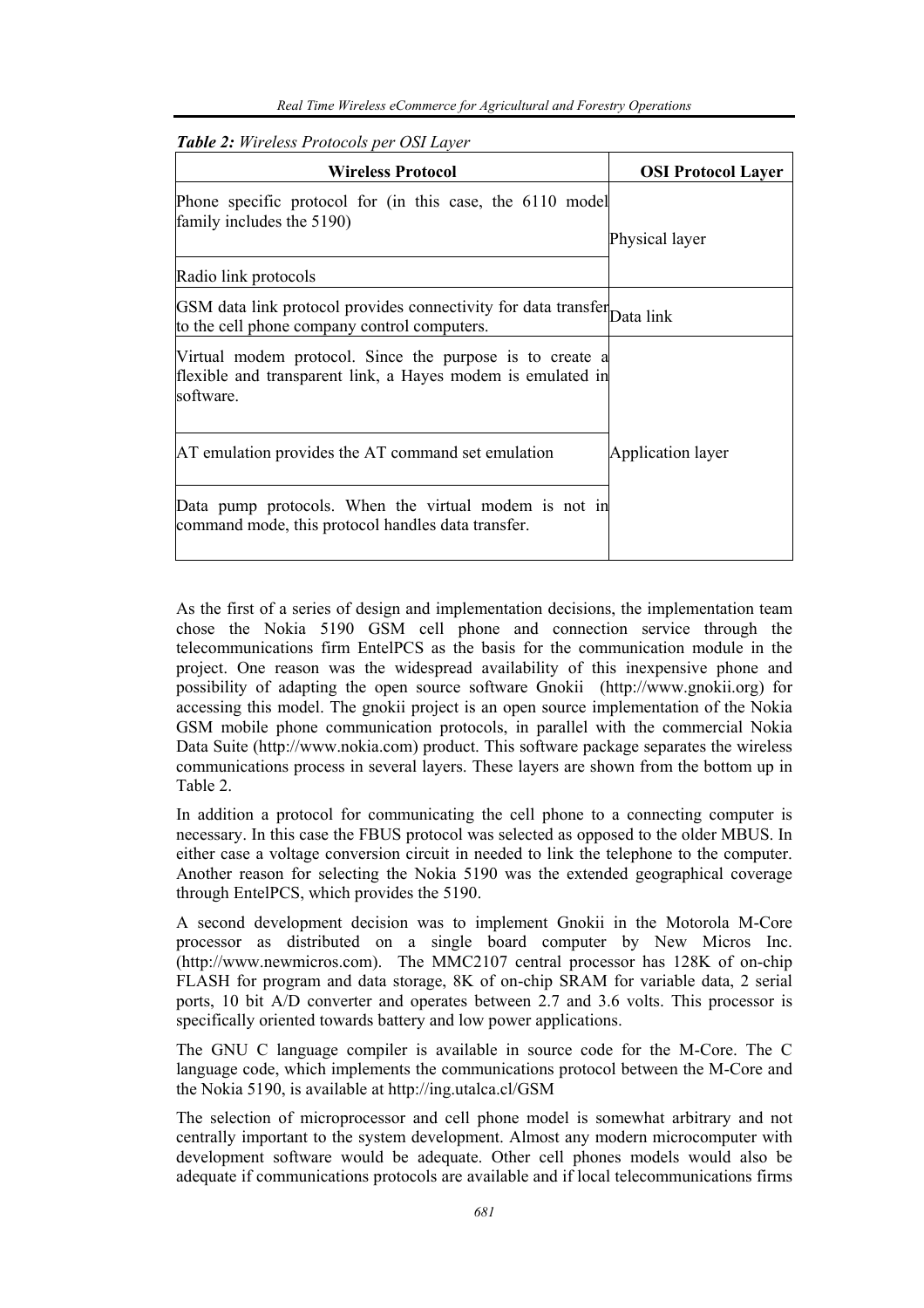support them. When the development of this application initiated, the only cell phone capable of data transmission with the conditions of the national market (frequencies, protocols, individual mobile phone company configurations) was the Nokia 5190. During the implementation, 3 new alternatives appeared on the market, an Ericson model, and two devices that integrate cell modems with cell phones.

As illustrated in Figure 3 the server side of the communications link is implemented with a mobile phone, though the server is a fixed installation. Note that at this end of the link, the cell modem is not necessary since the coding of the protocols is performed directly in the server itself. In this application, the server is a master and the stations are slaves; the stations only respond to the server and do not generate messages independently.

The pseudo code of the server side application (see Figure 4) includes the concept of a pseudo terminal, which is an artefact of Unix that facilitates communications between programs (Johnson and Troan, 1998). A user program creates a file like device (tty driver) that another program can treat as though it were a regular communications port, though in fact it is no more than another program on the same machine. So, in the case of the server application, the code creates a pseudo terminal that communicates with a normal user application for connecting to a station. The pseudo terminal program inserts the commands necessary for controlling the wireless communications link and passes this modified data stream on to the 5190.



*Figure 3: Communications System Architecture* 

As illustrated in Figure 3, the station end of the communications link includes a cell modem where the communications protocols are implemented. This is necessary because the station cannot be directly programmed to implement the mobile phone data protocols.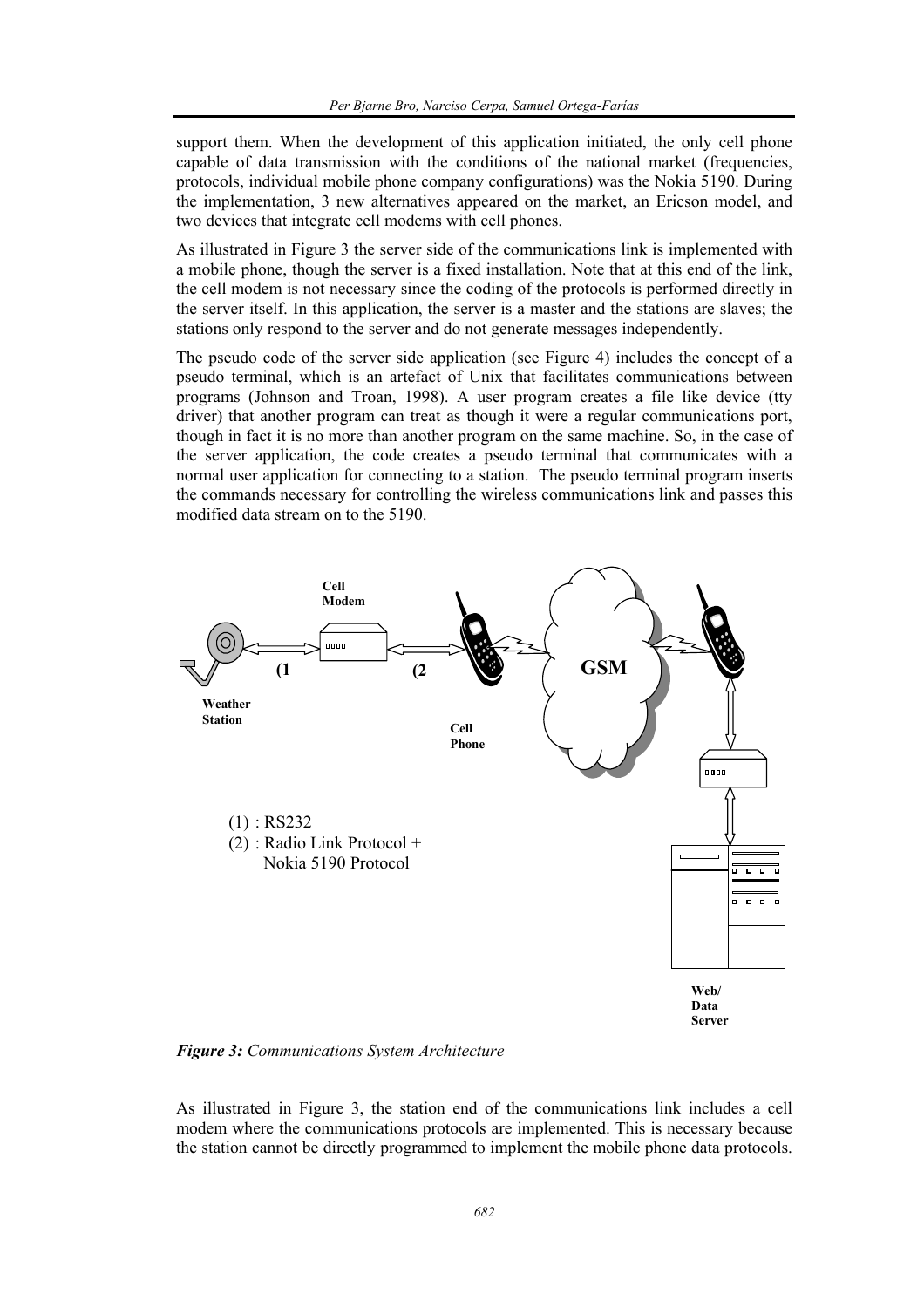In this sense the cell modem replaces the pseudo terminal present at the server end. The pseudo code for the cell modem application is shown in Figure 5.

The pseudo code for the cell modem does not include the important tasks of entering and leaving standby mode, and putting the 5190 back into standby mode; standby mode is exited when an electrical impulse is received and entered under program control.

*Figure 4. Pseudo Code for Server Side* 

# **6. Conclusions**

The principal conclusion from this work is that the technology permits data communications across the mobile phone network, however in a fashion that is significantly more complicated than the concept of "plug and play". The proprietary configurations, protocols and data formats create significant problems for end users, whose interest is solely in obtaining data from which to extract information useful for their operational decisions. The mobile phone companies implement the basic protocols partially in some cases; using different communications frequencies and the support personal are not able to respond to detailed technical questions. Equipment providers are looking to future standards and do not provide much new equipment for GSM. This difficulty also represents an opportunity to provide a more user-friendly service to endusers.

An additional conclusion is that the software developed for the cell modem can be very easily extended to include basic data capture functionality. Given that the interface microcomputer is of significant processing power, contains digital and analogue input ports and is programmed with the wireless communications protocols, the next step of adding data capture functionality is logical and useful opportunity to serve the agricultural and forestry end users.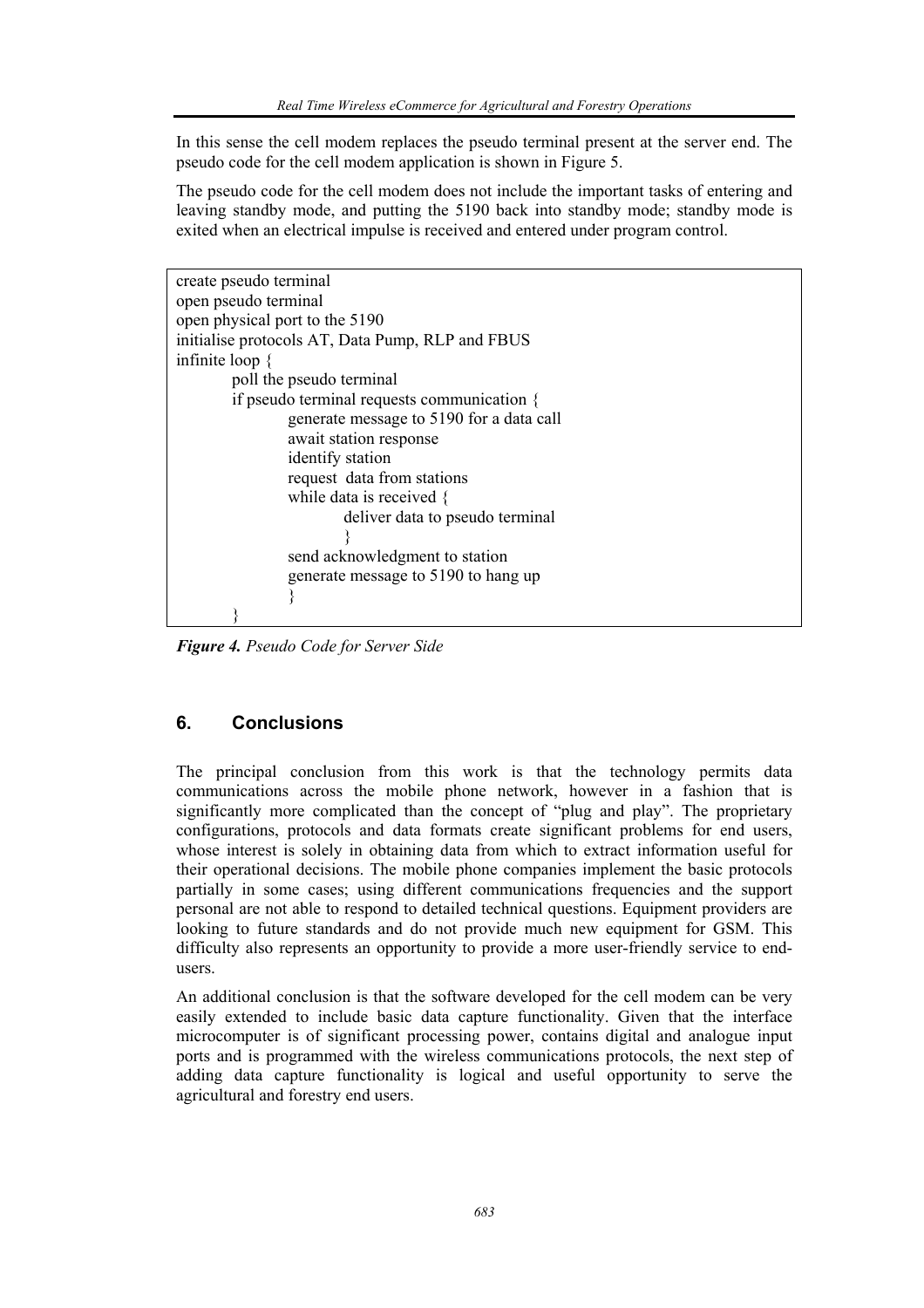```
open physical port to the station 
open physical port to the 5190 
initialise protocols AT, Data Pump, RLP and FBUS 
Create separate execution threads for the station and for the 5190 
Station thread: 
        if (station sends data) { 
                raise lock flag 
                store new line of data in memory 
                mark the line as only local (not transferred to server) 
                if (data exceeds available space) { 
                        erase oldest record 
                        readjust data indices 
 } 
                lower lock flag 
 } 
5190 thread: 
        if (5190 message received) { 
                await data request 
                await release of station lock 
                while (unsent data present) { 
                        send data line 
                        mark line as sent 
                        go to the next line 
 } 
                await acknowledgement from server 
                if (acknowledged) 
                        erase sent data 
 }
```
*Figure 5: Pseudo Code for the Cell Modem* 

#### **References**

- Acuña, H., (2002). Sistema de alerta temprana sobre la base de una red de estaciones meteorológicas automáticas en tiempo real. Terms of Reference, Project 01-B1- 047 FIT-CORFO, Región del BioBio.
- Brock, F.V., (1993). Meteorological Networks, in "Studies of the Atmosphere" by Herzegh, et al., The Advanced Study Program Colloquium Series, National Center for Atmospheric Research. Boulder, CO, USA.
- Broome, J.C., English, J.T., Marois, J.J., Latorre, B.A. and Aviles, C., (1995). Development of an infection model for Botrytis bunch rot of grapes based on wetness duration and temperature. Phytopathology 97-102.
- Fisher, D.K., Stone, M.L. and Elliott, R.L., (1992). Design and testing of a leaf wetness sensor. Nashville, ASAE Paper Nr. 923545.
- Gleason M.L., MacNab, A.A., Pitblado, R.E., Ricker, M.D., East, D.A.and Latin, R.X., (1995). Disease warning systems for processing tomatoes in eastern North America: are we there yet? Plant Disease 79(2) 113-120.